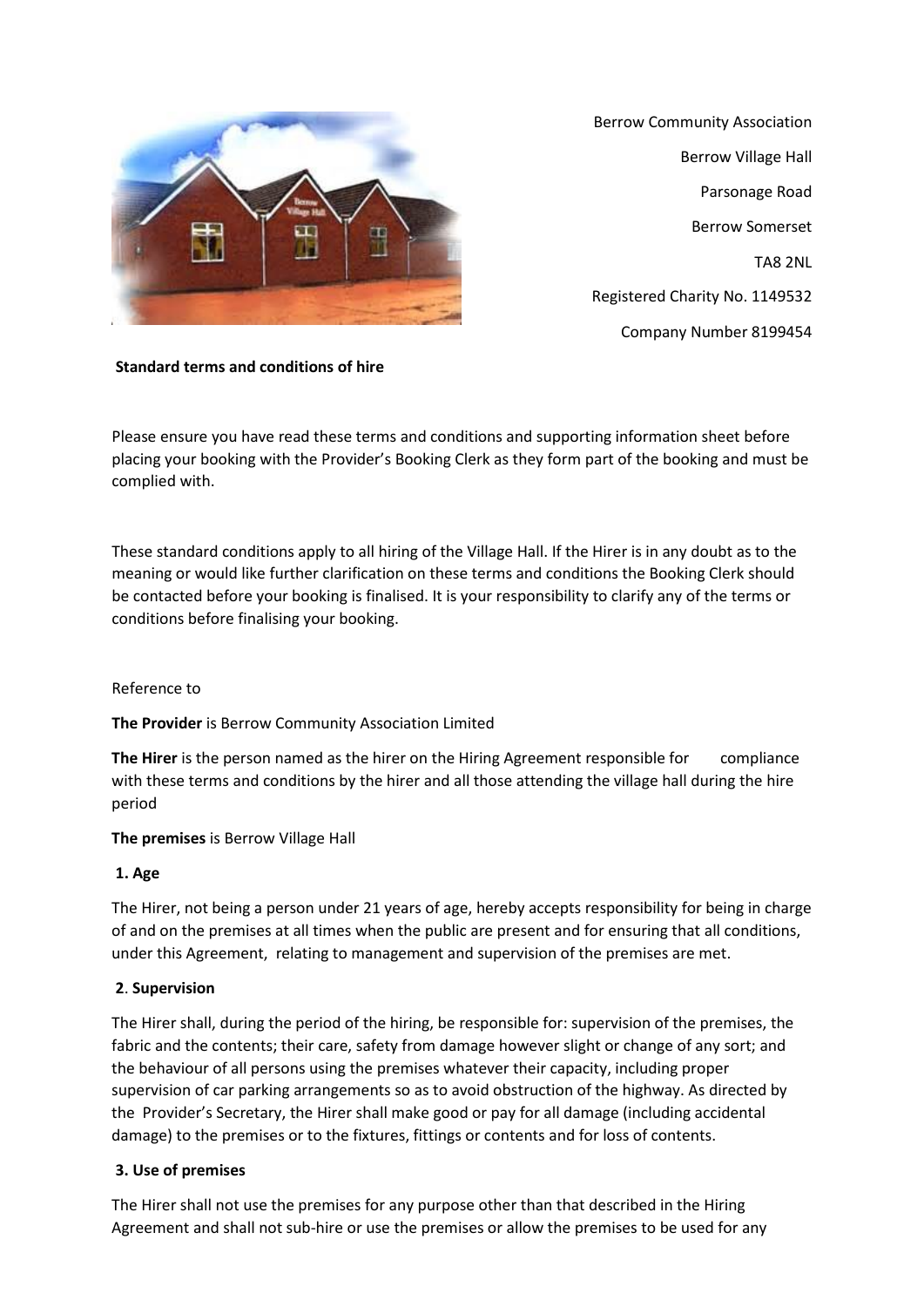unlawful purpose or in any unlawful way nor do anything or bring onto the premises anything which may endanger the same or render invalid any insurance policies in respect thereof nor allow the consumption of alcohol thereon without written permission issued on behalf of the Provider.

# **4**. **Gaming, betting and lotteries**

The Hirer shall ensure that nothing is done on or in relation to the premises in contravention of the law relating to gaming, betting and lotteries.

# **5. Licensable activities**

The Hirer shall ensure that the Village Hall holds a Performing Society Right Licence which permits the use of copyright music in any form, for example records, CDs/compact discs, tapes, radio, or by performers in person. The Hirer is responsible for completing and returning any forms required by the Provider to the Provider no later than 10 working days prior to the hire period.

If other licences are required in respect of any activity in the premises the Hirer shall ensure that they hold the relevant licence or the Provider holds it.

# **6. Public safety compliance**

The Hirer shall comply with all conditions and regulations made in respect of the premises by the Local Authority, the Licensing Authority, the Provider's Fire Risk Assessment or any other statutory requirement including (but not limited to) any event which constitutes regulated entertainment, at which alcohol is sold or provided or which is attended by children. The Hirer shall also comply with the Provider's health and safety policy.

(a) The Hirer acknowledges that they have received instruction in the following matters:

- The action to be taken in event of fire. This includes calling the Fire Brigade and evacuating the premises.
- The location and use of fire equipment. (Include diagram of location when handing over keys.)
- Escape routes and the need to keep them clear.
- Appreciation of the importance of any fire doors and of closing all fire doors at the time of a fire.

(b) In advance of an entertainment or play the Hirer shall check the following items:

- That all fire exits are unlocked and panic bolts in good working order.
- That all escape routes are free of obstruction and can be safely used.
- That any fire doors are not wedged open.
- That exit signs are illuminated.
- That there are no obvious fire hazards on the premises.

## **7**. **Means of escape**

All means of exit from the premises must be kept free from obstruction.

## **8. Fire**

The Fire Brigade must be called to any fire, however slight, and details of the fire must be given to the Hall Manager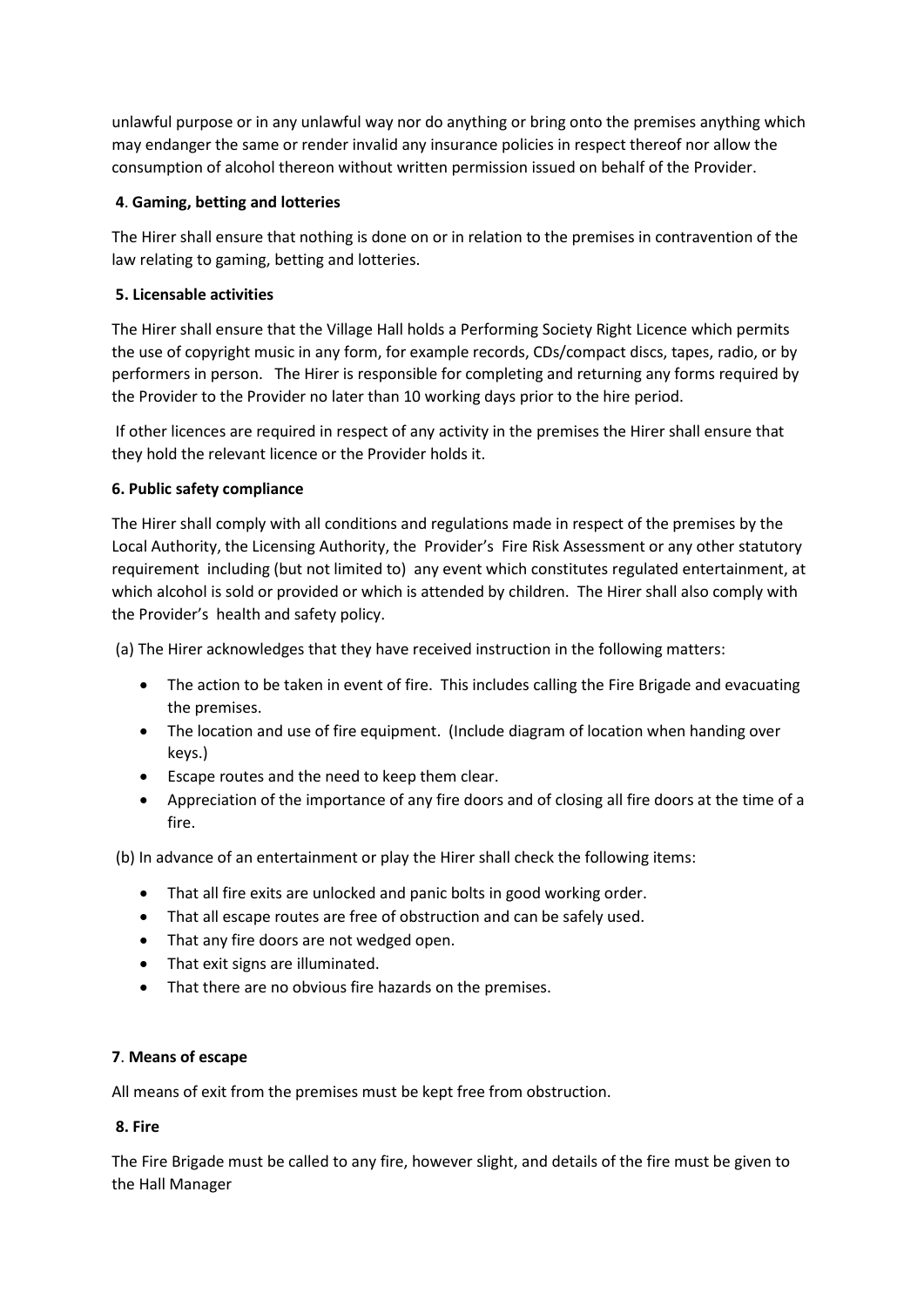## **9**. **Health and hygiene**

The Hirer shall, if preparing, serving or selling food, observe all relevant food health and hygiene legislation and regulations. Dairy products, vegetables and meat on the premises must be refrigerated and stored in compliance with the Food Temperature Regulations.

The premises is provided with a refrigerator.

### **10. Electrical appliance safety**

The Hirer shall ensure that any electrical appliances brought by them to the premises and used there shall be safe, in good working order, and used in a safe manner in accordance with the Electricity at Work Regulations 1989. Any appliances not forming part of the premises must have a current PAT certificate

### **11. Insurance and indemnity**

(a) The Hirer shall be liable for and agrees with the Provider to indemnify the Provider in full for any:

(i) the cost of repair of any damage (including accidental and malicious damage) done to any part of the premises including the curtilage thereof or the contents of the premises

(ii) all claims, losses, damages, proceedings and costs made against or incurred by the Provider, its employees, volunteers, agents or invitees in respect of damage or loss of property or injury to persons arising as a result of the use of the premises (including the storage of equipment) by the Hirer, and

(iii) all claims, losses, damages, proceedings and costs made against or incurred by the Provider, its employees, volunteers, agents or invitees as a result of any nuisance caused to a third party as a result of the use of the premises by the Hirer, the Hirer shall indemnify and keep indemnified accordingly the Provider and its employees, volunteers, agents and invitees against such liabilities.

(b) In this clause 11 the Provider in its absolute discretion reserves the right whether to insure for the liabilities detailed in clause 11(a)(ii) and (iii) and where the Provider does make such claim the Hirer shall remain liable for any excess or shortfall in replacing repairing or otherwise the damage to the premises or its contents

(c) Where the Provider does not insure the liabilities described in clauses11(a)(ii) and 11(a)(iii), the Hirer shall take out comprehensive insurance to insure such liabilities and on demand shall produce the policy and current receipt or other evidence of cover to the Provider's Hall Manager. Failure to produce such policy and evidence of cover will render the hiring void and the Provider reserves the right to re-hire the premises.

**12.** Accidents and dangerous occurrences The Hirer must report all accidents involving injury to the public to the Hall Manager as soon as practicable and complete the relevant section in the Provider's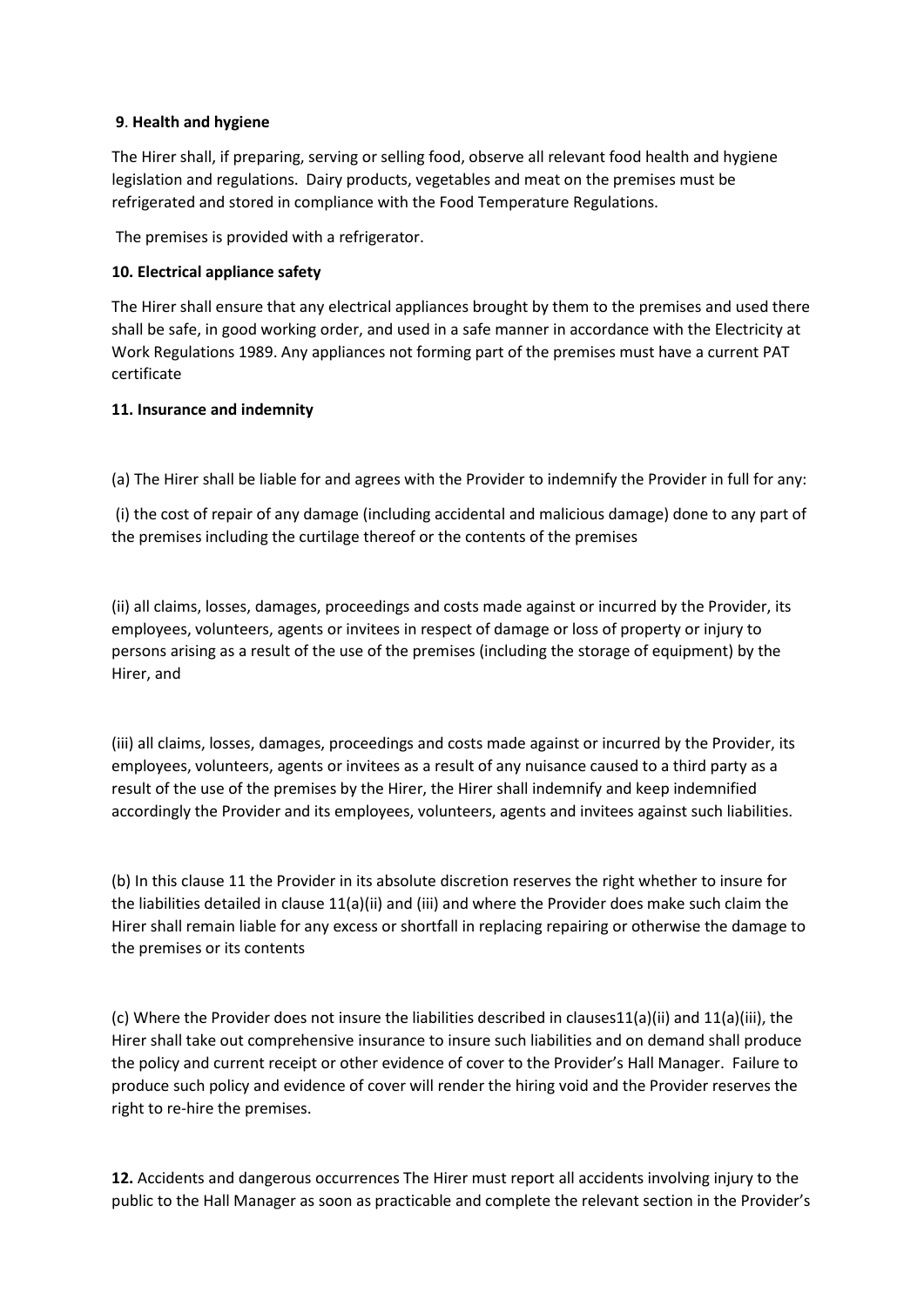accident book found in the First Aid box located in the kitchen. Any failure of equipment belonging to the Provider or brought or allowed in by the Hirer must also be reported as soon as practicable.

All accidents, injury or danger must be reported to the hall manager.

## **13. Explosives and flammable substances**

The Hirer shall ensure that:

(a) Highly flammable substances are not brought into, or used in any part of the premises and

(b) No internal decorations of a combustible nature (for example polystyrene, cotton wool) shall be erected without the consent of the Provider. No decorations are to be put up near light fittings or heaters. Chinese lanterns, candles and open flames are not permitted on any part of the premises.

# **14. Heating**

The Hirer shall ensure that no unauthorised heating appliances shall be used on the premises.

# **15. Drunk and disorderly behaviour and supply of illegal drugs**

The Hirer shall ensure that in order to avoid disturbing neighbours to the premises and avoid violent or criminal behaviour, care shall be taken to avoid excessive consumption of alcohol. Drunk and disorderly behaviour shall not be permitted either on the premises or in its immediate vicinity. Alcohol shall not be served to any person suspected of being drunk or to any person suspected of being under the age of 18. Any person suspected of being drunk, under the influence of drugs or who is behaving in a violent or disorderly way must be asked to leave the premises. No illegal drugs may be brought onto the premises.

## **16. Compliance with children's legislation and safeguarding**

The Hirer shall ensure that any activities for children and vulnerable adults comply with the provisions of The Children Act(1989) and (2004) and that only fit and proper persons who have passed the appropriate statutory checks including DBS checks (previously CRB checks) and. the Hirer shall provide the Provider via the Booking Clerk with a copy of the current DBS checks and the Hirer's Child Protection Policy on request and without cost to the Provider.

# **17. Fly posting**

The Hirer shall not carry out or permit fly posting or any other form of unauthorised advertisements for any event taking place at the premises, and shall indemnify and keep indemnified the Provider accordingly against all actions, claims and proceedings arising from any breach of this condition. Failure to observe this condition may lead to prosecution by the local authority or other statutory authority.

## **18. Sale of goods**

The Hirer shall, if selling goods on the premises, comply with Fair Trading and other appropriate legislation and any code of practice used in connection with such sales.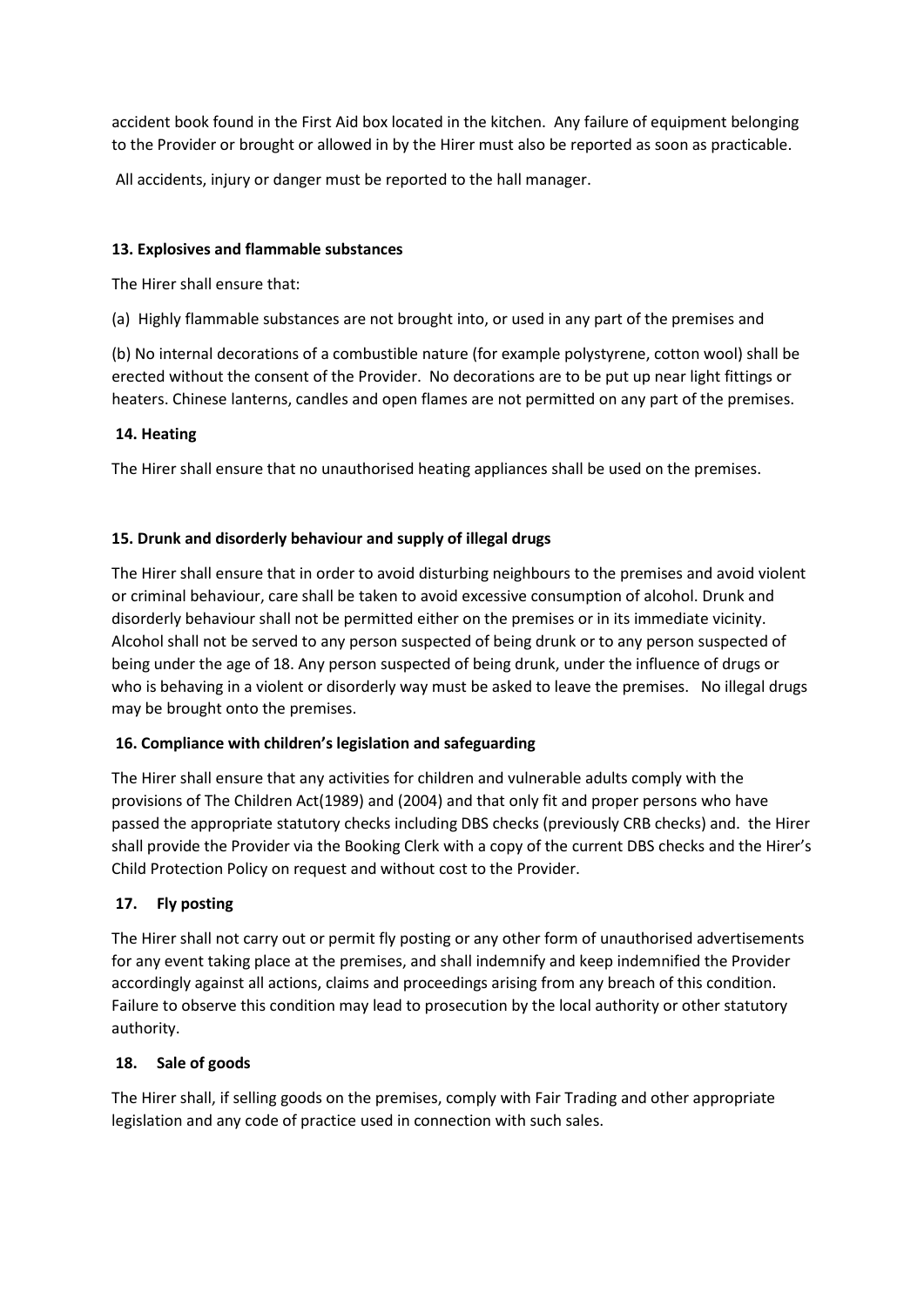#### **19. Film shows**

Children shall be restricted from viewing age-restricted films classified according to the recommendations of the British Board of Film Classification. Hirers should ensure that they have the appropriate copyright licences for film.

## **20. Cancellation**

If the Hirer wishes to cancel the booking before the date of the event then the payment received at the date of the cancellation shall be forfeited. The Provider reserves the right to cancel this hiring by written notice to the Hirer in the event of:

(a) the premises being required for use as a Polling Station for a Parliamentary or Local Government election or by-election

(b) the Provider reasonably considering that (i) such hiring will lead to a breach of licensing conditions, if applicable, or other legal or statutory requirements, or (ii) unlawful or unsuitable activities will take place at the premises as a result of this hiring

(c) the premises becoming unfit for the use intended by the Hirer (d) an emergency requiring use of the premises as a shelter for the victims of flooding, snowstorm, fire, explosion or those at risk of these or similar disasters.

(e) any other reason the Provider in its absolute discretion needs to cancel the hiring provided the Provider gives at least one months' notice in writing to the Hirer

(d) an emergency requiring use of the premises as a shelter for the victims of flooding, snowstorm, fire, explosion, and in the event of evacuation to the local school and local premises occupied by vulnerable adults .

(e) any other reason the Provider in its absolute discretion needs to cancel the hiring provided the Provider gives at least fourteen days notice in writing to the hirer.

In any such case the Hirer shall be entitled to a refund of any deposit already paid, but the Provider shall not be liable to the Hirer for any resulting direct or indirect loss or damages whatsoever.

#### **21. Hirer's Insurance**

It is the Hirer's responsibility (at the Hirer's expense) to ensure that the Hirer has in place comprehensive insurance for any risks including any cancellation cover for any losses damages cancellations or otherwise arising out of a cancellation detailed in clause 21. The Provider accepts no liability or responsibility for the failure on the part of the Hirer to have or have adequate insurance in place.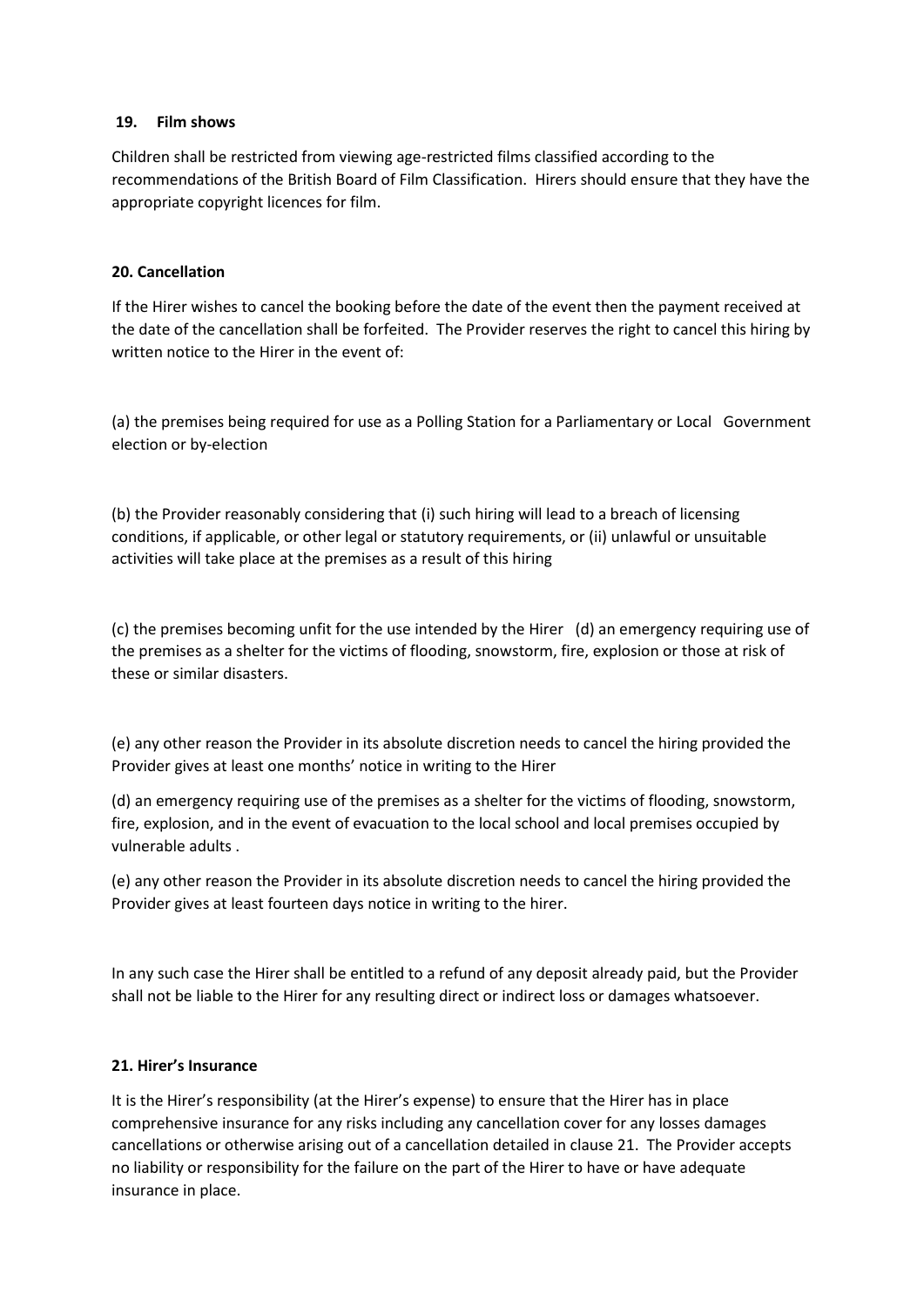### **22. End of hire**

The Hirer shall be responsible for leaving the premises and surrounding area in a clean and tidy condition, properly locked and secured (unless directed otherwise by the Provider's hall manager) and any contents temporarily removed from their usual positions cleaned and properly replaced, otherwise the Provider shall make an additional charge for the cost of employing the hall manager and cleaner to return the premises to the state in which it was provided at the start of the hire period.

### **23. Noise**

The Hirer shall ensure that the minimum of noise is made on arrival and departure, particularly late at night and early in the morning. The Hirer shall, if using sound amplification equipment, make use of any noise limitation device provided at the premises and comply with any other licensing condition for the premises.

### **24. Stored equipment**

The Provider accepts no responsibility for any stored equipment or other property brought on to or left at the premises, and all liability for loss or damage is hereby excluded. All equipment and other property (other than authorised stored equipment) must be removed at the end of each hiring or fees will be charged for each day or part of a day at the hire fee per hiring until the same is removed.

The Provider may, use its absolute discretion in any of the following circumstances: (a) Failure by the Hirer either to pay any charges in respect of stored equipment due and payable or to remove the same within 7 days after the agreed storage period has ended

(b) Failure by the Hirer to dispose of any property brought on to the premises for the purposes of the hiring. This may result in the Provider disposing of any such items by sale or otherwise on such terms and conditions as it thinks fit, and charge the Hirer any costs incurred in storing and selling or otherwise disposing of the same.

(c) Failure to remove any equipment or other items at the end of the hire period (save authorised stored equipment) shall become the property of the Provider and the Provider shall be free to dispose or retain the equipment as it sees fit

#### **25. No alterations**

No alterations or additions may be made to the premises nor may any fixtures be installed or placards, decorations or other articles be attached in any way to any part of the premises without the prior written approval of the hall manager. Any alteration, fixture or fitting or attachment so approved shall at the discretion of the Provider remain in the premises at the end of the hiring. It will become the property of the Provider unless removed by the Hirer who must make good to the satisfaction of the Hall Manager or, if any damage caused to the premises by such removal.

#### **26. Folding Doors**

No one is to alter the internal layout (e.g. Dividing Doors). This must be pre-arranged as part of the booking and setup by the hall manager.